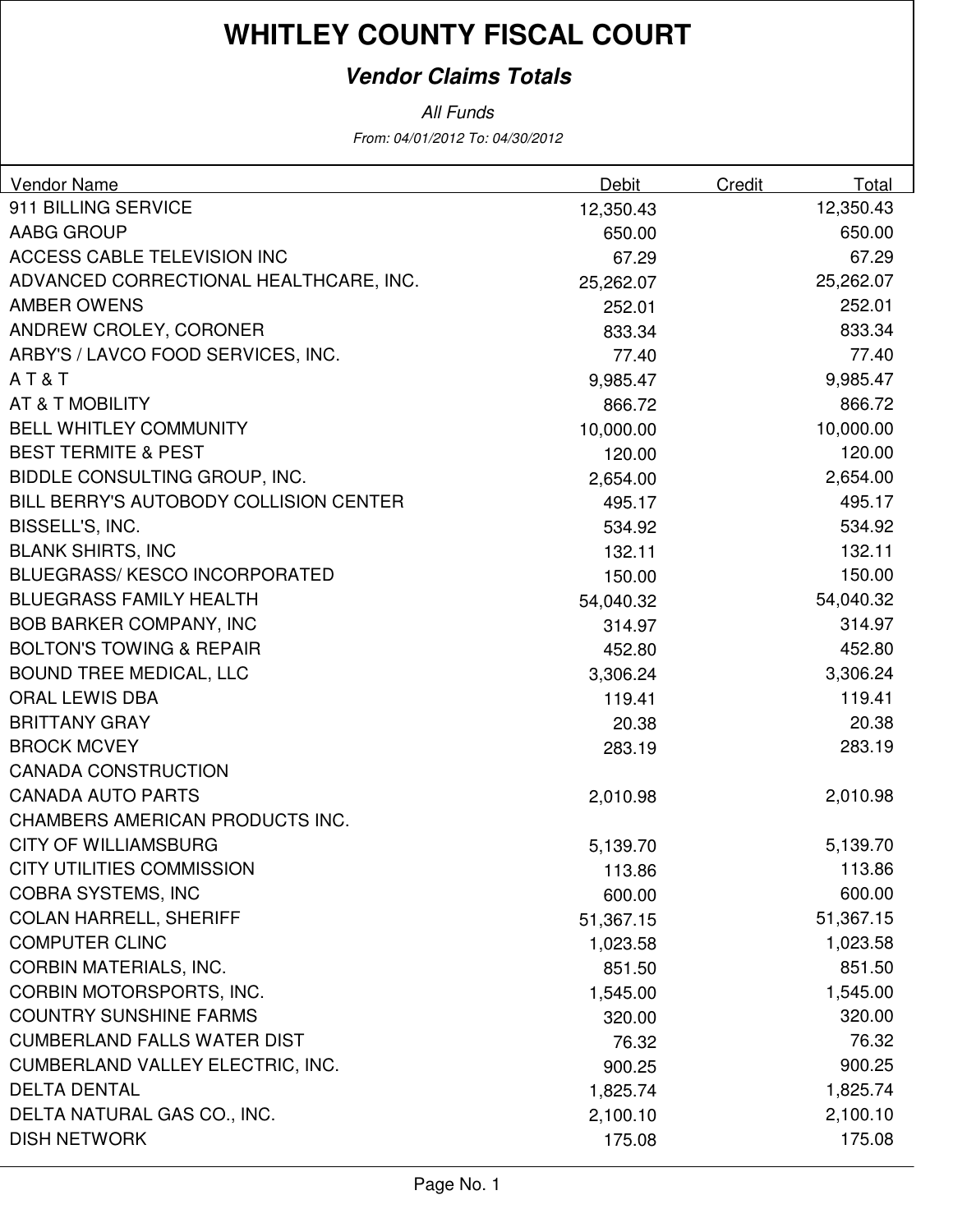### **Vendor Claims Totals**

From: 04/01/2012 To: 04/30/2012 All Funds

| Vendor Name                         | Debit     | Credit | Total     |
|-------------------------------------|-----------|--------|-----------|
| <b>FAMILY DOLLAR STORE</b>          | 270.45    |        | 270.45    |
| <b>DOMINO'S PIZZA</b>               | 52.23     |        | 52.23     |
| <b>ELLIS SANITATION</b>             |           |        |           |
| ELLISON'S SANITARY SUPPLY CO., INC. | 421.93    |        | 421.93    |
| EMCON HOME GUARD, INC.              | 5,890.00  |        | 5,890.00  |
| <b>EZ COUNTRY</b>                   | 510.00    |        | 510.00    |
| <b>FASHION PALACE</b>               | 120.00    |        | 120.00    |
| <b>FAULKNER AND TAYLOR</b>          | 52.94     |        | 52.94     |
| <b>FLEETONE</b>                     | 13,114.59 |        | 13,114.59 |
| G & K SERVICES, INC                 | 984.00    |        | 984.00    |
| G & C SUPPLY CO. INC.               | 128.77    |        | 128.77    |
| G & E DRIVE-IN                      | 206.75    |        | 206.75    |
| <b>HARDEE'S</b>                     | 145.00    |        | 145.00    |
| HARP ENTERPRISES, INC.              | 3,500.00  |        | 3,500.00  |
| HINKLE CONTRACTING CORPORATION      | 15,094.95 |        | 15,094.95 |
| HINKLE PRINTING, INC.               | 365.10    |        | 365.10    |
| <b>HOLLYWOOD VIDEO</b>              | 10.97     |        | 10.97     |
| <b>HOLSTON GASES</b>                | 2,424.46  |        | 2,424.46  |
| <b>HUDSON MATERIALS</b>             | 2,186.96  |        | 2,186.96  |
| <b>HOMETOWN IGA #57</b>             | 211.64    |        | 211.64    |
| <b>JAMIE FUSON</b>                  | 407.00    |        | 407.00    |
| <b>JOE HILL ELECTRICAL</b>          | 1,711.40  |        | 1,711.40  |
| JOHNNY WHEELS OF WILLIAMSBURG, INC  | 1,672.99  |        | 1,672.99  |
| <b>JR HOE &amp; SONS INC</b>        | 1,160.00  |        | 1,160.00  |
| <b>JUDY BRIMM</b>                   | 81.79     |        | 81.79     |
| <b>KAREN BENNETT</b>                | 291.75    |        | 291.75    |
| KAY SCHWARTZ, COUNTY CLERK          | 4,427.00  |        | 4,427.00  |
| <b>KELLWELL FOOD MANAGEMENT</b>     | 21,964.60 |        | 21,964.60 |
| <b>KELLY HAMPTON</b>                | 200.20    |        | 200.20    |
| KU                                  | 13,271.99 |        | 13,271.99 |
| <b>KFC</b>                          | 164.61    |        | 164.61    |
| KNOX COUNTY UTILITIES COMMISSION    | 15.87     |        | 15.87     |
| <b>KOLA</b>                         | 150.00    |        | 150.00    |
| LEIIMAC CONTRACTING LLC             | 49.00     |        | 49.00     |
| LIDA J. POWERS                      | 600.00    |        | 600.00    |
| <b>LIGHTSQUARED LP</b>              | 79.13     |        | 79.13     |
| LITTLE CAESARS ENTERPRISES, INC.    | 65.40     |        | 65.40     |
| <b>LONDON RADIO SERVICE</b>         | 27,980.71 |        | 27,980.71 |
| <b>MASON GENERAL SECURITY</b>       | 2,825.00  |        | 2,825.00  |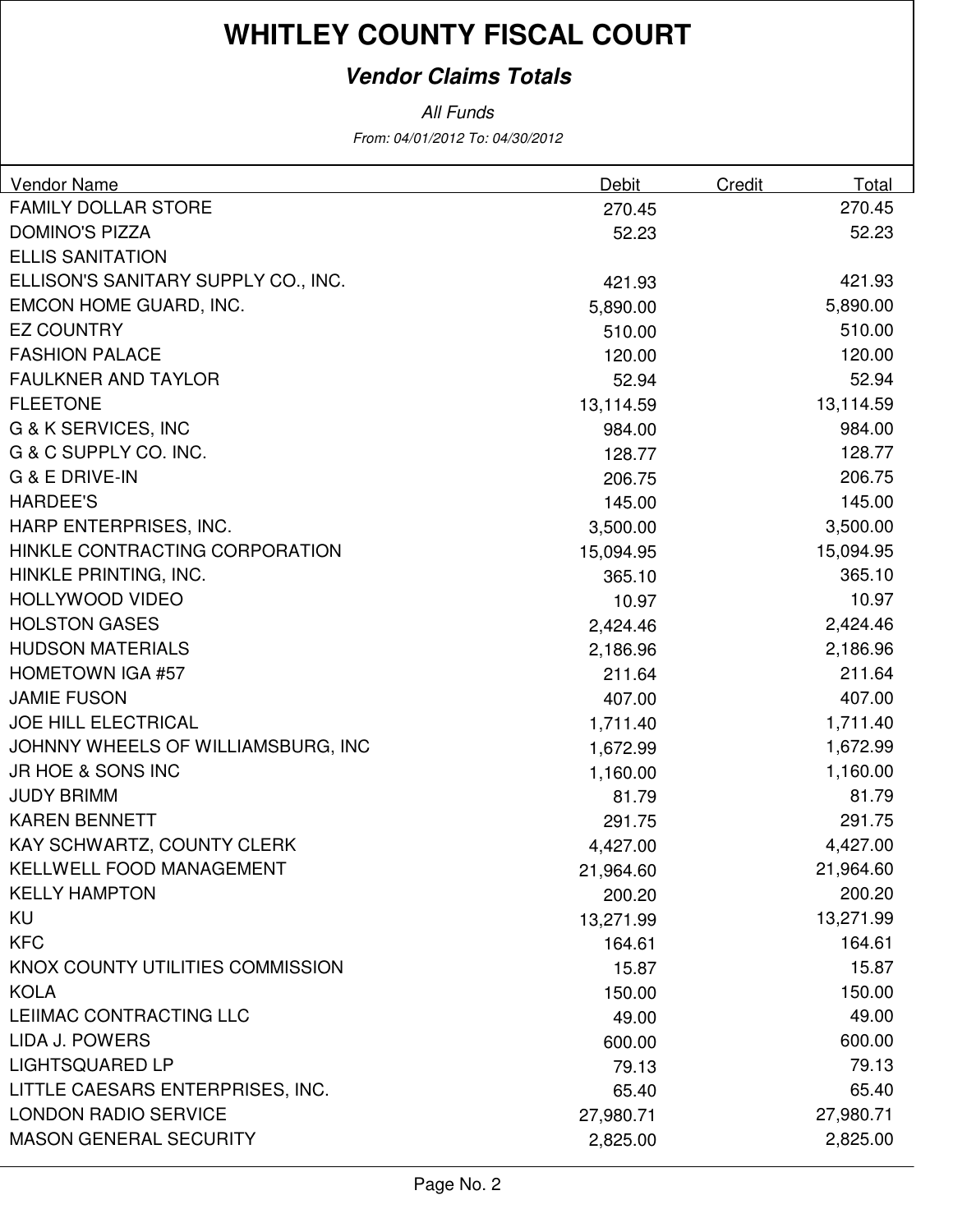### **Vendor Claims Totals**

From: 04/01/2012 To: 04/30/2012 All Funds

| <b>Vendor Name</b>                 | <b>Debit</b> | Credit | Total      |
|------------------------------------|--------------|--------|------------|
| NEW ALBANY TRACTOR, INC.           | 38,637.60    |        | 38,637.60  |
| <b>NEWS JOURNAL</b>                | 258.38       |        | 258.38     |
| NEWWAVE COMMUNICATIONS             | 67.88        |        | 67.88      |
| <b>NORVEX SUPPLY</b>               | 2,078.80     |        | 2,078.80   |
| PHIL BRENNENSTUHL                  | 138.75       |        | 138.75     |
| POFF CARTING SERVICE               | 4,223.36     |        | 4,223.36   |
| PREFERRED LAB SERVICE              | 300.00       |        | 300.00     |
| PREWITT FARM SUPPLY                | 543.74       |        | 543.74     |
| PROFFESSIONAL VEHICLE CORP         | 264.50       |        | 264.50     |
| <b>QUALITY CARE AUTO SERVICE</b>   | 9,153.11     |        | 9,153.11   |
| <b>QUILL CORPORATION</b>           | 1,083.37     |        | 1,083.37   |
| <b>RADIO SHACK</b>                 | 74.98        |        | 74.98      |
| R. C. MILLER OIL CO                | 6,899.47     |        | 6,899.47   |
| REPUBLIC BANK & TRUST CO           | 3,379.36     |        | 3,379.36   |
| <b>RHONDA HILL</b>                 | 28.60        |        | 28.60      |
| <b>ROGER WELLS</b>                 | 361.90       |        | 361.90     |
| <b>SMITH'S AUTO SERVICE</b>        | 150.00       |        | 150.00     |
| SOUTHEASTERN EMERGENCY EQUIP.      | 1,479.28     |        | 1,479.28   |
| SOUTHEASTERN KY MAINTENANCE        | 940.00       |        | 940.00     |
| SOUTHERN REBINDING, INC.           | 1,166.48     |        | 1,166.48   |
| STERICYCLE, INC.                   | 731.81       |        | 731.81     |
| <b>STEVE LUNDY</b>                 | 17.97        |        | 17.97      |
| <b>SUBWAY</b>                      | 83.59        |        | 83.59      |
| <b>SUPERIOR PROTECTION</b>         | 2,296.84     |        | 2,296.84   |
| <b>SUTTONS KWIK WASH</b>           | 70.00        |        | 70.00      |
| <b>TEKS WORK</b>                   | 100.00       |        | 100.00     |
| THE BANK OF NEW YORK               | 39,300.00    |        | 39,300.00  |
| THE HOSE HOUSE, INC.               | 39.62        |        | 39.62      |
| THE SIGN PLACE                     | 367.20       |        | 367.20     |
| TITAN MEDICAL SUPPLY, LLC.         | 75.00        |        | 75.00      |
| <b>TRAYCO</b>                      | 1,026.62     |        | 1,026.62   |
| 2 GETON NET, INC.                  | 89.99        |        | 89.99      |
| UNDERWRITERS SAFETY & CLAIMS       | 1,000.00     |        | 1,000.00   |
| US BANK CT - LOUISVILLE - KY       | 412.36       |        | 412.36     |
| <b>U.S. POSTMASTER</b>             | 900.00       |        | 900.00     |
| <b>VERIZON SOUTH</b>               |              |        |            |
| <b>VERIZON WIRELESS</b>            | 65.75        |        | 65.75      |
| <b>WHITLEY COUNTY FISCAL COURT</b> | 313,404.96   |        | 313,404.96 |
| W D BRYANT & SONS INC.             | 7,655.69     |        | 7,655.69   |